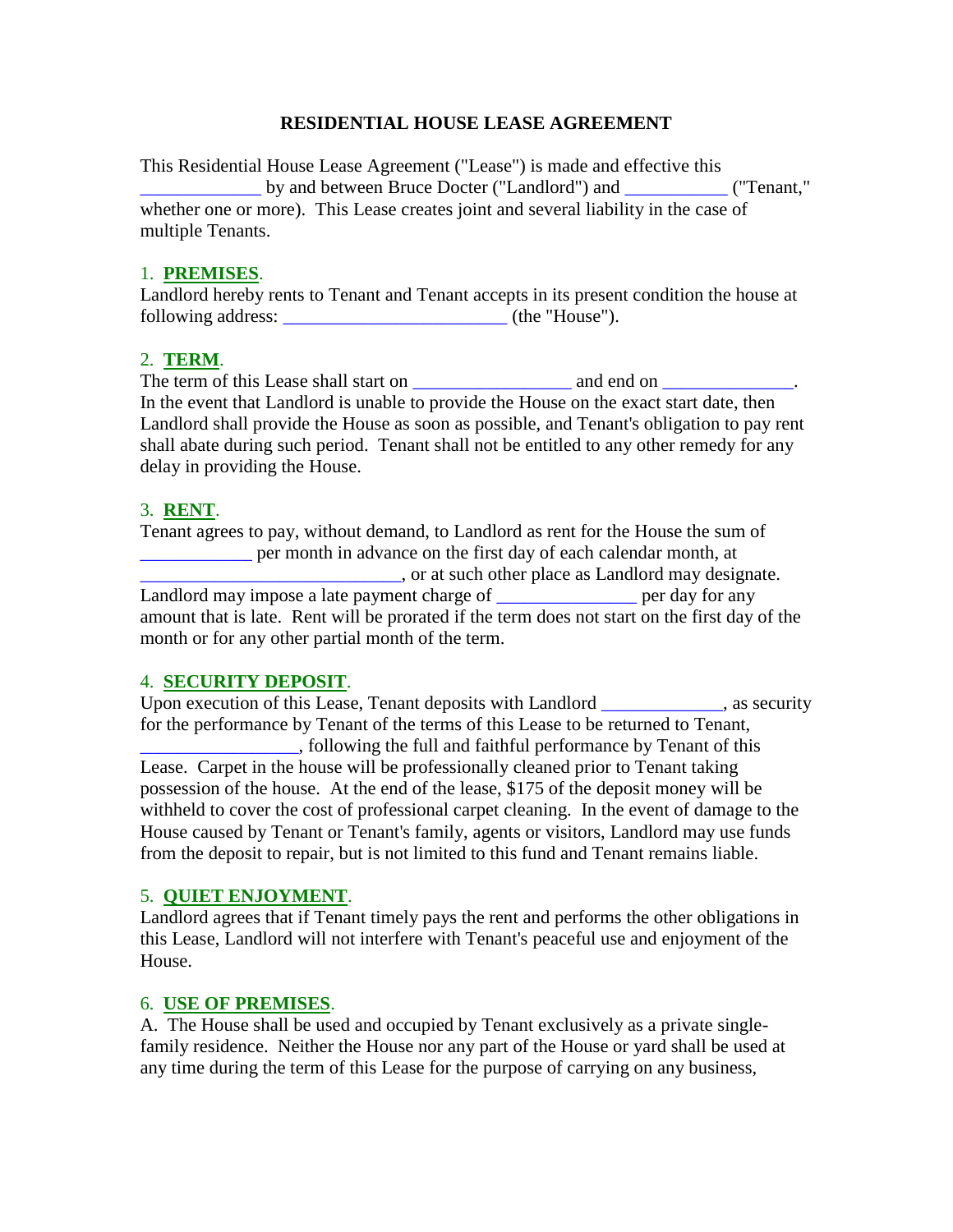profession, or trade of any kind, or for any purpose other than as a private single-family residence.

B. Tenant shall comply with all the health and sanitary laws, ordinances, rules, and orders of appropriate governmental authorities and homes associations, if any, with respect to the House.

## 7. **NUMBER OF OCCUPANTS**.

Tenant agrees that the House shall be occupied by no more than persons, including no more than under the age of eighteen (18) years, without the prior written consent of Landlord.

## 8. **CONDITION OF PREMISES**.

A. Tenant agrees that Tenant has examined the House, including the grounds and all buildings and improvements, and that they are, at the time of this Lease, in good order, good repair, safe, clean, and tenantable condition.

 $\mathbf{B}$ .

## 9. **ASSIGNMENT AND SUBLETTING**.

A. Tenant shall not assign this Lease, or sublet or grant any concession or license to use the House or any part of the House without Landlord's prior written consent.

B. Any assignment, subletting, concession, or license without the prior written consent of Landlord, or an assignment or subletting by operation of law, shall be void and, at Landlord's option, terminate this Lease.

## 10. **ALTERATIONS AND IMPROVEMENTS**.

A. Tenant shall make no alterations to the House or construct any building or make other improvements without the prior written consent of Landlord.

B. All alterations, changes, and improvements built, constructed, or placed on or around the House by Tenant, with the exception of fixtures properly removable without damage to the House and movable personal property, shall, unless otherwise provided by written agreement between Landlord and Tenant, be the property of Landlord and remain at the expiration or earlier termination of this Lease.

## 11. **DAMAGE TO PREMISES**.

If the House, or any part of the House, shall be partially damaged by fire or other casualty not due to Tenant's negligence or willful act, or that of Tenant's family, agent, or visitor, there shall be an abatement of rent corresponding with the time during which, and the extent to which, the House is untenantable. If Landlord shall decide not to rebuild or repair, the term of this Lease shall end and the rent shall be prorated up to the time of the damage.

# 12. **DANGEROUS MATERIALS**.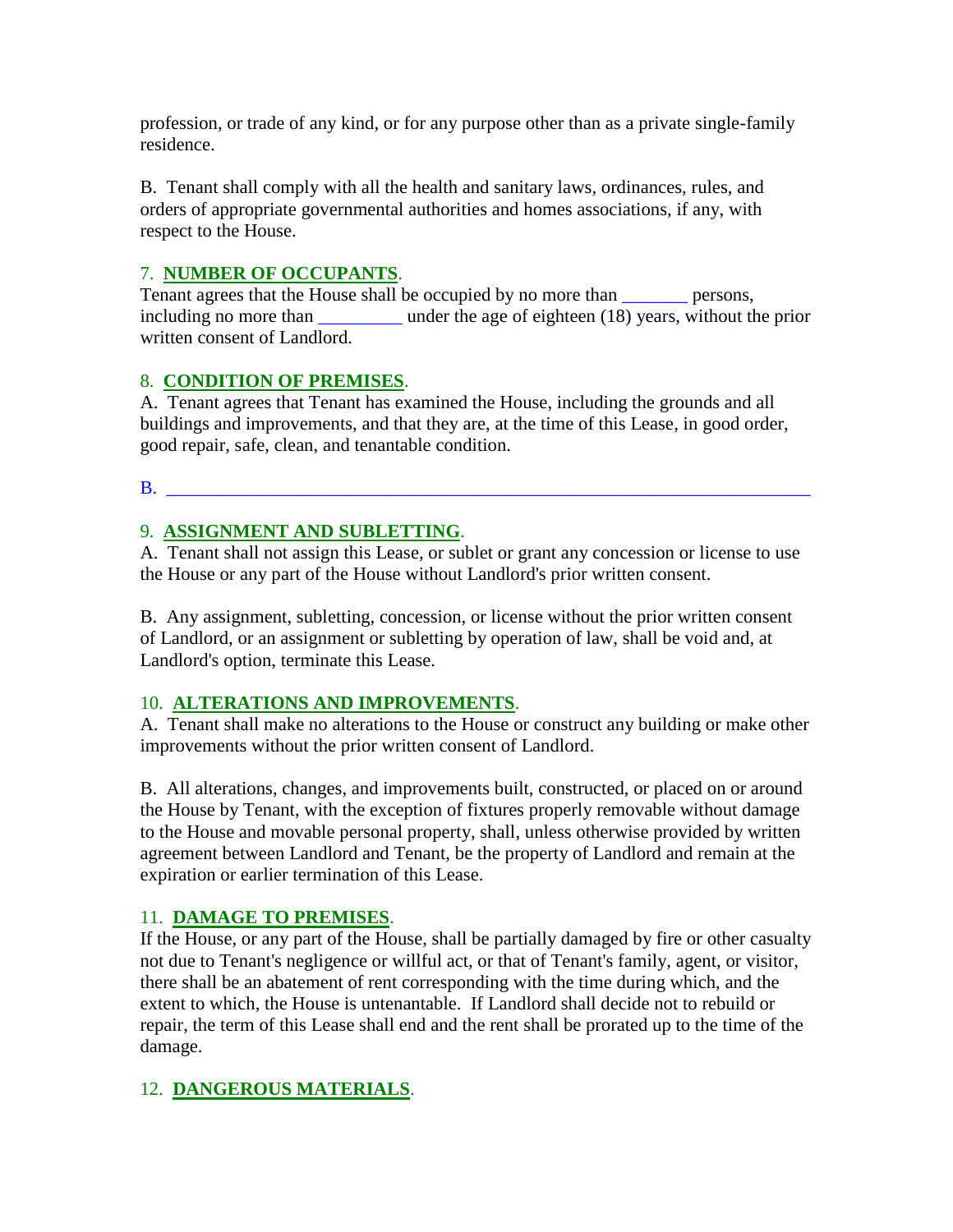Tenant shall not keep or have on or around the House any article or thing of a dangerous, inflammable, or explosive character that might unreasonably increase the danger of fire on or around the House or that might be considered hazardous.

# 13. **UTILITIES**.

Tenant shall be responsible for arranging and paying for all utility services required on the premises, except Landlord will provide:

Tenant shall not default on any obligation to a utility provider for utility services at the House.

# 14. **MAINTENANCE AND REPAIR**.

A. Tenant will, at Tenant's sole expense, keep and maintain the House and appurtenances in good and sanitary condition and repair during the term of this Lease. In particular, Tenant shall keep the fixtures in the House in good order and repair; keep the furnace clean; keep the walks free from dirt, debris snow and ice. Tenant shall maintain the lawn, including mowing. Tenant shall, at Tenant's sole expense, make all required repairs to the plumbing, range, oven heating apparatus, electric and gas fixtures, other mechanical devices and systems, floors, ceilings and walls whenever damage to such items shall have resulted from Tenant's misuse, waste, or neglect, or that of the Tenant's family, agent, or visitor. We require the premises to be kept neat and orderly with no excessive belongings stored outside.

B. Tenant agrees that no signs shall be placed or painting done on or about the House by Tenant without the prior written consent of Landlord.

C. Tenant agrees to promptly notify Landlord in the event of any damage, defect or destruction of the House, or the failure of any of Landlord's appliances or mechanical systems, and except for repairs or replacements that are the obligation of Tenant pursuant to Subsection A above, Landlord shall use its best efforts to repair or replace such damaged or defective area, appliance or mechanical system.

# 15. **ANIMALS**.

Tenant shall keep no domestic or other animals in or about the House without the prior written consent of Landlord.

# 16. **RIGHT OF INSPECTION**.

Landlord and Landlord's agents shall have the right at all reasonable times during the term of this Lease and any renewal of this Lease to enter the House for the purpose of inspecting the premises and/or making any repairs to the premises or other item as required under this Lease.

# 17. **DISPLAY OF SIGNS**.

During the last thirty (30) days of this Lease, Landlord or Landlord's agent may display "For Sale" or "For Rent" or "Vacancy" or similar signs on or about the House and enter to show the House to prospective purchasers or tenants.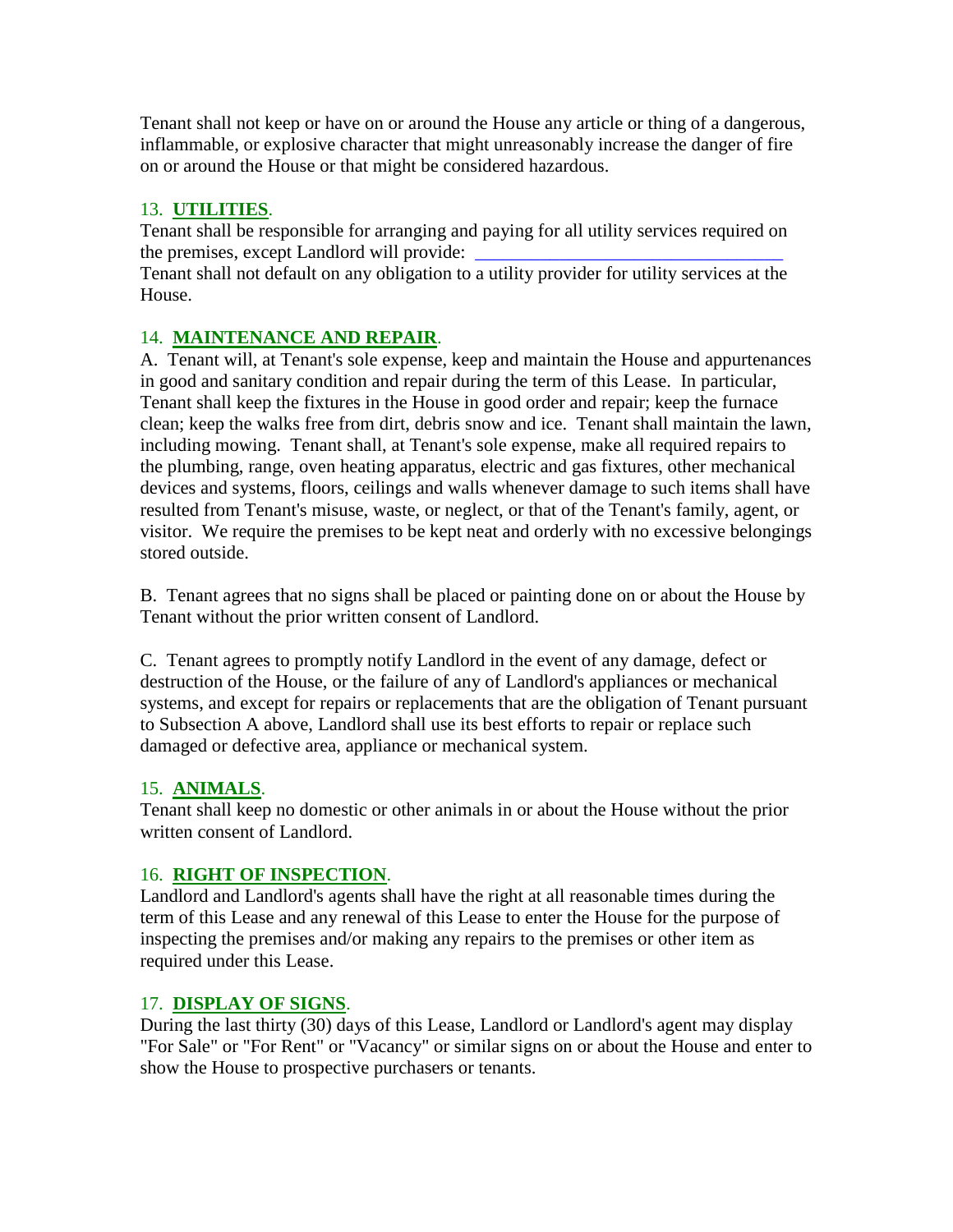### 18. **HOLDOVER BY TENANT**.

Should Tenant remain in possession of the House with the consent of Landlord after the expiration of the Term of this Lease, a new tenancy from month to month shall be created which shall be subject to all the terms and conditions of this Lease, but shall be terminable on thirty (30) days by either party or longer notice if required by law. If Tenant holds over without Landlord's consent, Landlord is entitled to double rent, prorated per each day of the holdover, lasting until Tenant leaves the House.

## 19. **SURRENDER OF PREMISES**.

At the expiration of the Lease, Tenant shall quit and surrender the House in as good a condition as it was at the commencement of this Lease, reasonable wear and tear and damages by the elements excepted.

## 20. **FORFEITURE OF SECURITY DEPOSIT - DEFAULT**.

It is understood and agreed that Tenant shall not attempt to apply or deduct any portion of any security deposit from the last or any month's rent or use or apply any such security deposit at any time in lieu of payment of rent. If Tenant fails to comply, such security deposit shall be forfeited and Landlord may recover the rent due as if any such deposit had not been applied or deducted from the rent due. For the purposes of this paragraph, it shall be conclusively presumed that a Tenant leaving the Premises while owing rent is making an attempted deduction of deposits. Furthermore, any deposit shall be held as a guarantee that Tenant shall perform the obligations of the Lease and shall be forfeited by the Tenant should Tenant breach any of the terms and conditions of this Lease. In the event of default, by Tenant, of any obligation in this Lease which is not cured by Tenant within fifteen (15) days notice from Landlord, then in addition to forfeiture of the Security Deposit, Landlord may pursue any other remedy available at law, equity or otherwise.

### 21. **ABANDONMENT**.

If at any time during the term of this Lease, Tenant abandons the House or any of Tenant's personal property in or about the House, Landlord shall have the following rights: Landlord may, at Landlord's option, enter the House by any means without liability to Tenant for damages and may relet the House, for the whole or any part of the then unexpired term, and may receive and collect all rent payable by virtue of such reletting; Also, at Landlord's option, Landlord may hold Tenant liable for any difference between the rent that would have been payable under this Lease during the balance of the unexpired term, if this Lease had continued in force, and the net rent for such period realized by Landlord by means of such reletting. Landlord may also dispose of any of Tenant's abandoned personal property as Landlord deems appropriate, without liability to Tenant. Landlord is entitled to presume that Tenant has abandoned the House if Tenant removes substantially all of Tenant's furnishings from the House, if the House is unoccupied for a period of two (2) consecutive weeks, or if it would otherwise be reasonable for Landlord to presume under the circumstances that the Tenant has abandoned the House.

## 22. **SECURITY**.